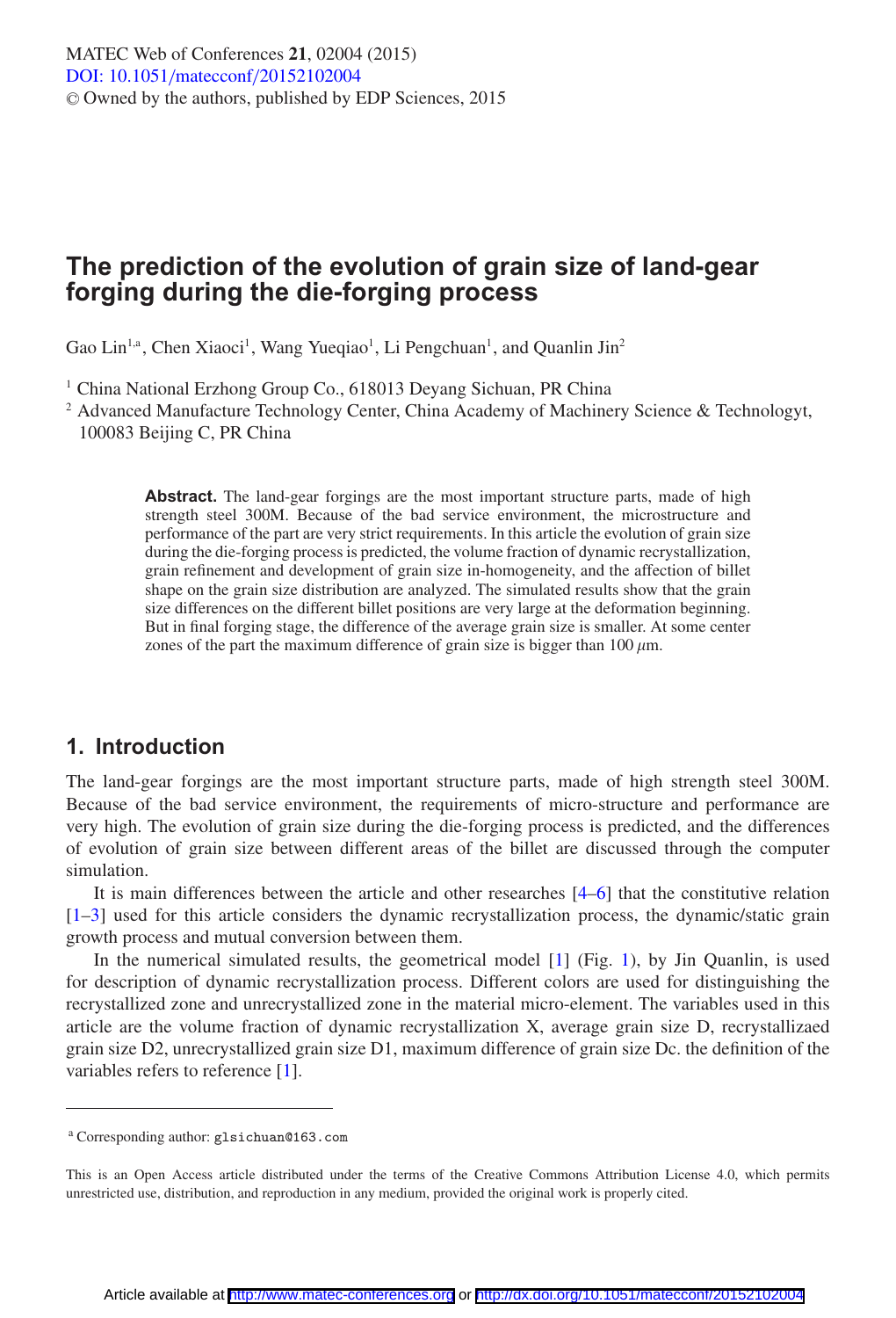

<span id="page-1-0"></span>**Figure 1.** Geometric model of dynamic recrystallization.

### **2. The constitutive telation and material parameter of 300m used for the numerical simulation**

By using the conventional assumption, such as volume incompressible, isotropic, normal flow rule, the rigid visco-plastic constitutive relation can be expressed as below [\[1\]](#page-6-2):

$$
\begin{cases}\n\sigma_e = f(\varepsilon_e, \varepsilon_e, T, \chi_\alpha), \alpha = 1, 2, 3 \dots \\
\dot{\varepsilon}_{ij} = \frac{3}{2} \frac{\dot{\varepsilon}_e}{\sigma_e} s_{ij} \\
\dot{\chi}_\alpha = g(\varepsilon_e, \varepsilon_e, T, \chi_\alpha), \alpha = 1, 2, 3 \dots\n\end{cases} (1)
$$

Where  $\sigma_e$  is equivalent stress;  $\varepsilon_e$  is equivalent strain;  $\varepsilon_e$  is equivalent strain rate; T is temperature; As the internal state variable of invertible thermodynamics,  $\chi_{\alpha}$  ( $\alpha = 1, 2, 3...$ ) is a scalar or tensor, and used for describing the material microstructures.

Equation (1) shows that equivalent stress is the function of equivalent strain, equivalent strain rate, temperature, microstructures variable. It is so difficult to get the general expression of the function for 300M that the function  $\sigma_e = f(\varepsilon_e, \dot{\varepsilon}_e, T, \chi_\alpha)$  has to be replaced by a group of true stress-true strain curves, which are from hot compression tests of the cylinder specimens. Obviously, the effect of the microstructure and its evolution on the macroscopic deformation is included in these test data. The equivalent stress in the body at a point and a time can be obtained by interpolation of experimental data. The true strain vs. true strain curves here is from the reference [\[2\]](#page-6-4). Equation (2) is evolution equation of the plastic deformation. Equation (3) is evolution equation of the micro-structure.

By appropriately simplifying the thermal visco-plastic constitutive equation included dynamic recrystallization in reference [\[1\]](#page-6-2), the evolution equation of the internal variables [\(2\)](#page-1-1) can be obtained, where the unit of grain size is mm. The material parameters are obtained are from reference [\[2\]](#page-6-4) through compression test and metallographic experiment.

<span id="page-1-1"></span>Dynamic recrystallization appears, if  $\dot{\epsilon} > 0$ ,  $D_s = D_2 < D_0$ .

$$
Z = \hat{\varepsilon} \exp(\frac{353732.0381}{8.31(T+273)})
$$
  
\n $\varepsilon_p = 0.0011 Z^{0.1664}$   
\n $\varepsilon_c = 0.8 \varepsilon_p$   
\n $\varepsilon_s = 0.0305 Z^{1091}$   
\n $X = 1 - \exp(-1.0311(\frac{\varepsilon_e - \varepsilon_c}{\varepsilon_s - \varepsilon_c}))^{1.3687}$   
\n $D_1 = D_0(1 - X)^{1/3}$   
\n $D_2 = 1.13 E06 (\log_{10} Z)^{-4.049}$   
\n $\frac{D}{D_0} = [1 + \int_0^X (\frac{D_0}{D_2})^3 dX]^{1/3}$   
\n $\frac{\hat{D}}{D} = -\frac{1}{3}(\frac{D}{D_2})^3 \hat{X}.$ 

02004-p.2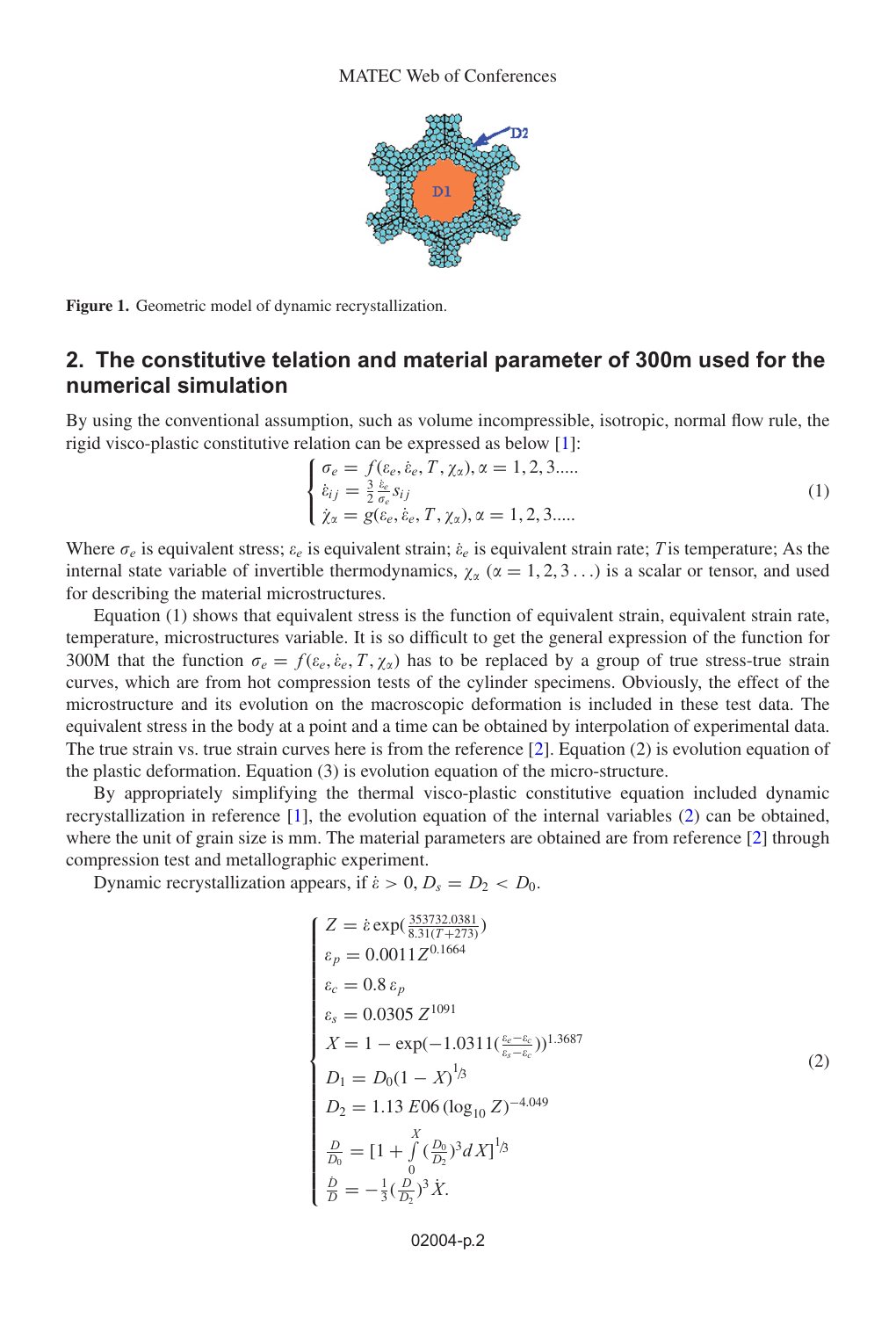#### ICNFT 2015



contribution of the billet.



**Figure 2.** Initial shape and temperature **Figure 3.** The depress speed of up die with its stroke.

During hot die-forging, the condition of dynamic grain growth is  $\dot{\epsilon} > 0$ ,  $D_S > D_0$ , or  $\log_{10} Z \leq 8.446$ . In this case, the evolution equation of average grain size is:

$$
\begin{cases}\nC_1 = 592210.0, C_2 = -0.36, A = 12.0 \\
D_S = C_1 Z^{C_2}, \\
B = D_S - D_0, \\
D = D_0 + B(1 - EXP(-A(\varepsilon - \varepsilon_0))) \\
\dot{D} = C_2 \ln(10) D_s (1.0 - EXP(-A(\varepsilon - \varepsilon_0))) \\
\frac{d(\log_{10} Z)}{dt} + ABEXP(-A(\varepsilon - \varepsilon_0))\dot{\varepsilon}.\n\end{cases}
$$
\n(3)

During hot die-forging, in the cases of static grain growth ( $\dot{\epsilon} = 0, D_s > D_0$ ) and static recrystallization  $(\dot{\varepsilon} = 0, \varepsilon > 0, D_s \ge D_0)$ , the evolution equation of average grain size is:

$$
\begin{cases}\nR_1 = 7.45E - 4, R_2 = 1.21E - 2, \\
R_A = 7.292E - 4, \\
D_s = R_1 EXP(R_2T), \\
R_B = D_s - D_0, \\
D = D_0 + R_B(1 - EXP(-R_A(t - t_0))) \\
\dot{D} = R_2 D_S(1 - EXP(-R_A(t - t_0)))\dot{T} + R_B R_A EXP(-R_A(t - t_0)).\n\end{cases}
$$
\n(4)

### **3. Numerical simulation of the die-forging process**

The simulation software used in this article is DEFORM-3D and the developed software. The abovementioned constitutive relation is included in the developed software.

Three objects, a billet, upper die and lower die, are involved in the simulation of land gear dieforging. The billet is assumed be a rigid visco-plastic object, and is governed by the above constitutive law. The upper die and lower die are assumed be rigid. The billet shape is similar to that of the final forging by means of free forging. The billet is heated to  $1140\degree C$  in a furnace. The temperature of the billet becomes a litter lower due to the heat loss during the billet transportation. Figure 2 shows the shape and temperature distribution of the billet. The initial temperature of dies is  $400\degree$ C. A hydraulic forging press is used here, upper die velocity decreases gradually with the increase of stroke, as shown in Fig. 3.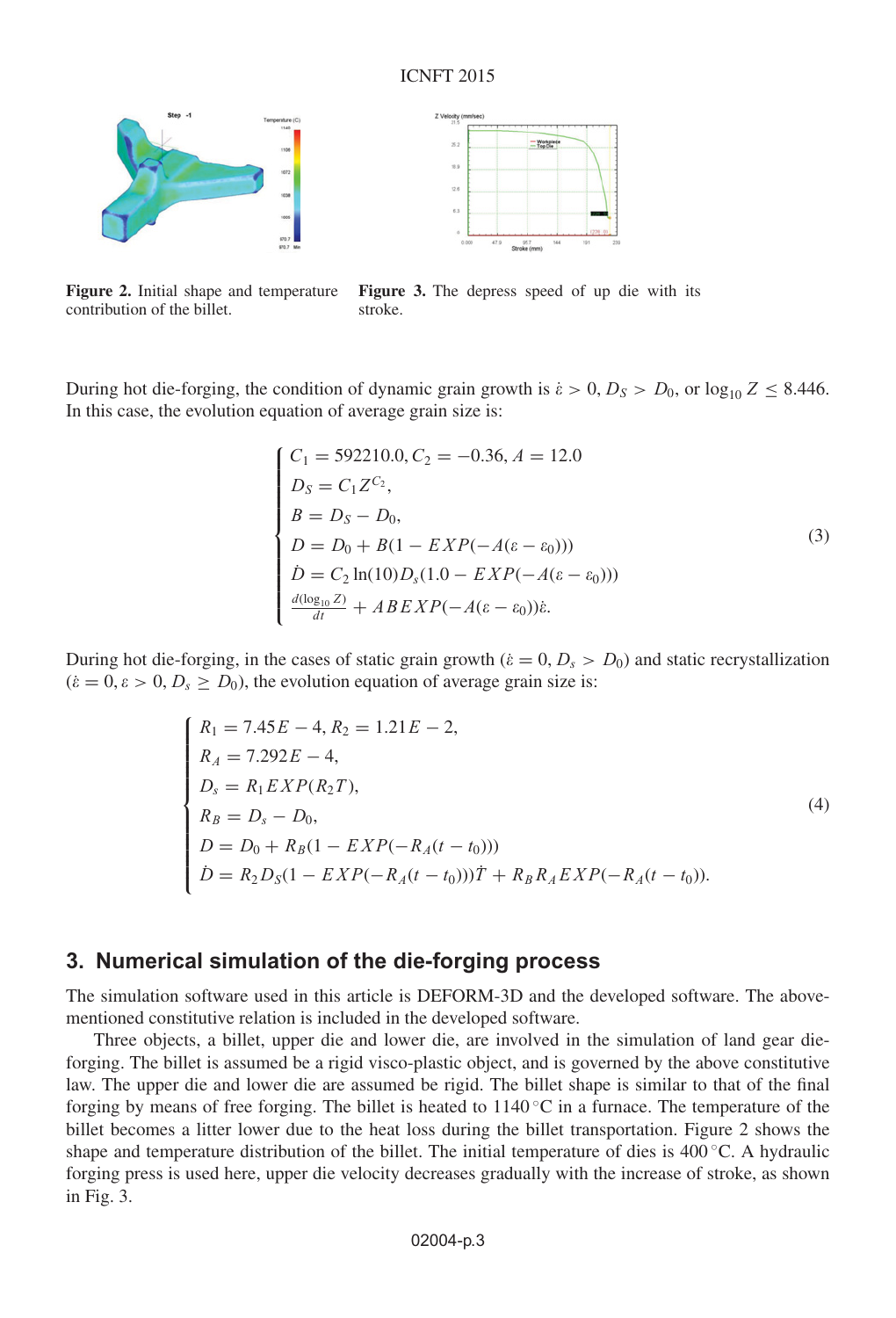#### MATEC Web of Conferences



**Figure 4.** Distribution of Log10Z. **Figure 5.** Distribution of Case. **Figure 6.** Distribution of average



**Figure 7.** Distribution of Log10Z. **Figure 8.** Distribution of dynamic



**Figure 10.** Distribution of Max. grain size difference.



recrystallization volume fraction.



grain size.



**Figure 9.** Distribution of average grain size.



**Figure 12.** Distribution of unrecrystallized grain size.

### **4. The simulated results and analysis**

With reference to the velocity curve in Fig. 3, the stroke of upper die is 228 mm, the duration is 9.32 second, the simulation step is 686. The results in step 120, 392, 686 are selected to analyze the shape chages and grain size evolution of the work piece. The (stroke, time) related to the three steps are (60 mm, 2 s), (172 mm, 5.9 s), (228 mm, 9.3 s), respectively.

**Figure 11.** Distribution of recry-

stallized grain size.

#### **4.1 The deformation and the grain size evolution at the initial moment**

The initial moment refers to step 120, stroke 60 mm, time is second 2. Because of the special shape, the contact area of the billet to upper die is very small so there is only local deformation in the billet and strain rate of the most regions is close to zero. Figure 4 shows distribution of the common logarithm of the parameter Z. It can be seen from Fig. 4 that deformation zones in red and yellow is smaller than the blue static zones. Zero strain rate corresponds to the zero the parameter Z. The critical value of Z between dynamic recrystallization and dynamic grain growth is Log10Z=8.446. The evolution state of grain size is shown by the case distribution in the Fig. 5. The case 1 corresponds to the static grain growth, case 2 corresponds to the dynamic grain growth, case 3 corresponds to dynamic recrystallization. It can be seen that the distribution in Fig. 4 is similar to that in Fig. 5. Figure 6 is the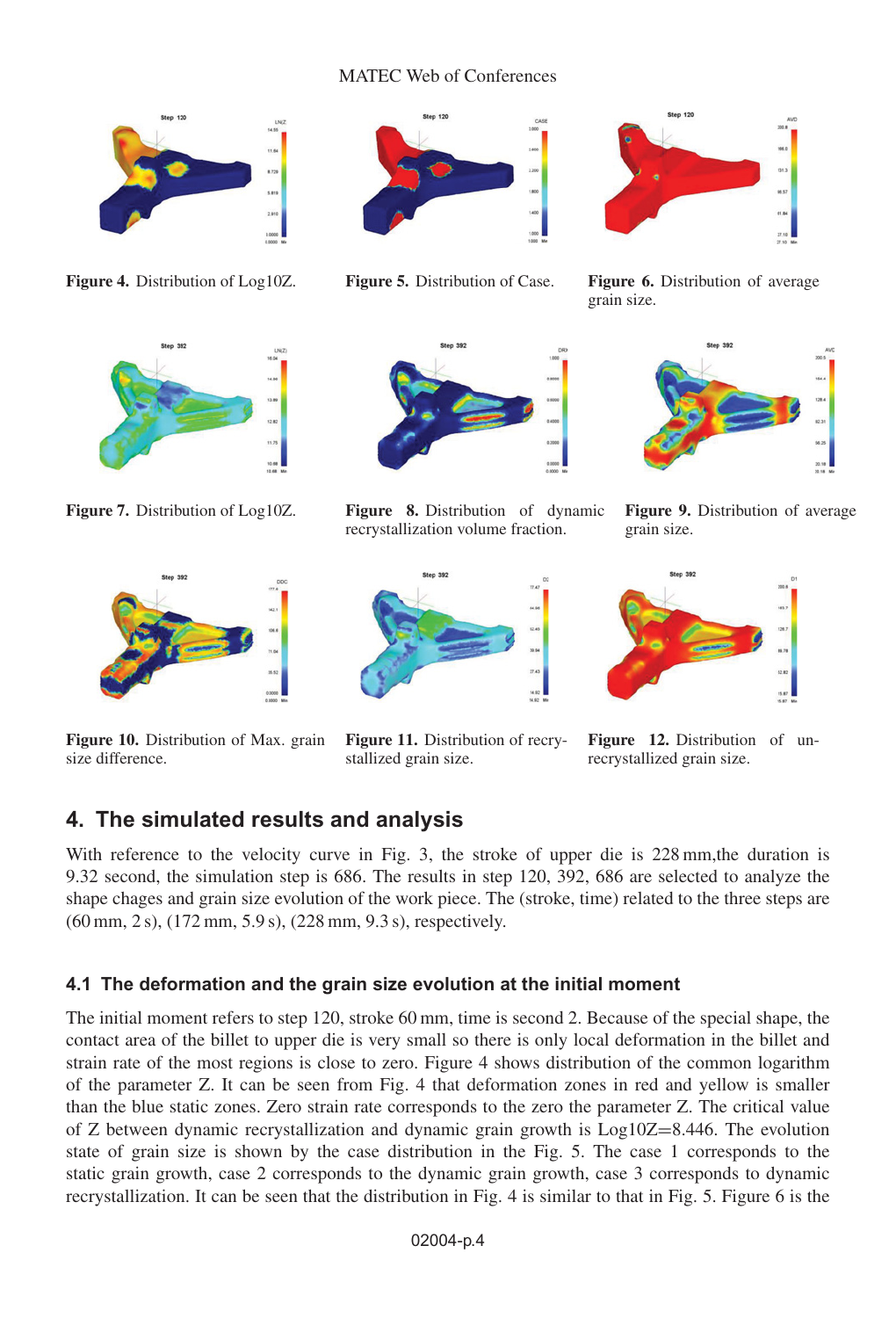#### ICNFT 2015



**Figure 13.** Distribution of Log10Z. **Figure 14.** The volume fraction



Distribution of dynamic recrystallization.



**Figure 15.** Distribution of average grain size.



**Figure 16.** Distribution of Max. grain size difference.



**Figure 17.** Distribution of recrystallized grain size.



**Figure 18.** Distribution of unrecrystallized grain size.

distribution of average grain size, from which can be seen that the grain refinement appears in very few zones, and the slight grain growth appears in the most zones.

#### **4.2 The deformation and the grain size evolution at the middle moment**

The middle moment refers to step 392, stroke 172 mm, time 5.9 s. The large deformation and the local flash occurred. Figure 7 shows that the values of the parameter Z in the most zones of billet are bigger than the critical value of dynamic grain growth, log10Z>8.446, the most zones of billet are in the state of dynamic recrystallization. But Fig. 8 shows that some zones of billet didn't occur dynamic recrystallization because of the inhomogeneity of deformation.

The average grain size and the maximum difference of grain size, the recrystallized grain size, the unrecrystallized grain size are shown in the Figs. 9 and 10. The distribution of the grain size is very uniform, the minimum grain size is  $20 \mu$ m, the maximum grain size is bigger than  $200 \mu$ m. The maximum difference in a microscopic element is  $160 \mu m$ .

#### **4.3 The deformation and the grain size evolution at the final moment**

The final moment refers to step 686, stroke 228 mm, time 9.3 s. The part forging is finished, and the integral flash appears.

Figure 13 shows that the values of the parameter Z of the billet are all bigger than the critical value of dynamic grain growth, log10Z>8.446, the whole part are in the state of dynamic recrystallization. The Fig. 14 shows that the volume fraction of the recrystallization in some center zones of the billet is still small, because of the inhomogeneity of deformation.

The average grain size and the maximum difference of grain size, the recrystallized grain size, the unrecrystallizaed grain size are shown in the Figs. 15–18.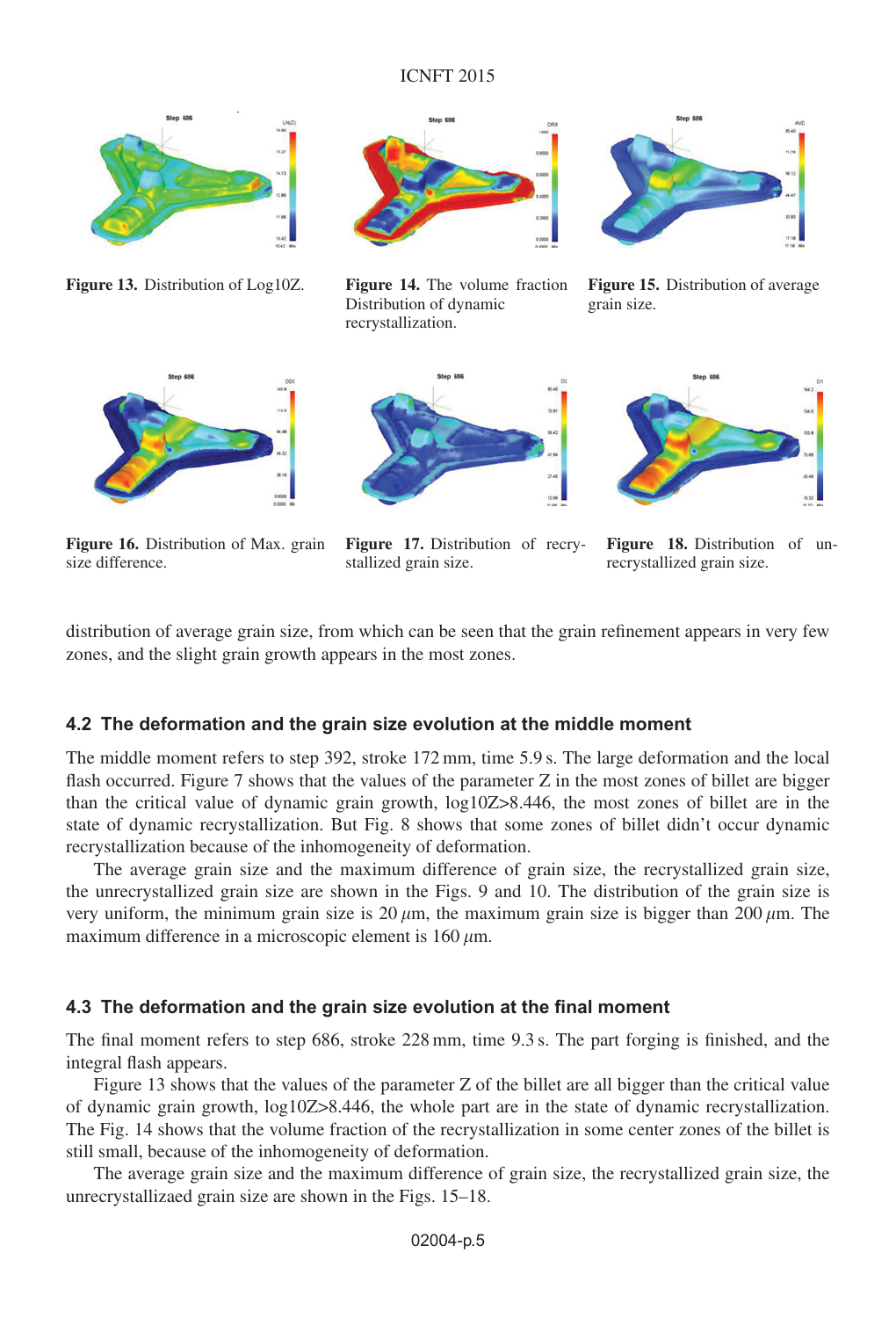#### MATEC Web of Conferences



**Figure 19.** Position of four tracked points.



**Figure 21.** Variation of average grain size of four tracked points with time steps.



**Figure 20.** Variation of dynamic recrystallization volume fraction of four tracked points with time steps.



**Figure 22.** Variation of max grain size difference of four tracked points with time steps.

The grain size in the final moment becomes finer and more homogeneity than the middle moment. The minimum average grain size is 20  $\mu$ m, the maximum average grain size is smaller than 80  $\mu$ m. The average grain rate in most zones is between 30  $\mu$ m and 40  $\mu$ m.

It can be seen form Fig. 16 that the maximum grain size difference in the microscopic element has been smaller than 60  $\mu$ m.

#### **4.4 The grain size evolution on different points**

Due to the complex shape, the deformation process of every point of the billet is different with others, the same as the process of the dynamic recrystallization and the evolution of grain size.

Four typical points are chosen to be tracked to research the dynamic recrystallization and the evolution of grain size. Figure 19 shows the positions of four points. Figures 20–22 show the curves of the volume fraction of the recrystallization X, the average of grain size D, the maximum difference of grain size Dc for the chosen four points.

It is noted that the sequence of starting dynamic recrystallization on the four points is 2,4,1,3, this is also the sequence of grain refinement, is also the sequence of transition from the uniform grain size to the non uniform state. The sequence is due to the difference in the time of starting deformation and the amounts of deformation.

At the final moment, the volume fractions of the recrystallization of the chosen four points are different with each other, the minimum value is only 0.1 on point 3, the maximum value is close to 0.9, on point 1 and 2. But the average grain size on the four points is about 50  $\mu$ m.

The variation of the maximum differences of grain size with time step on the four points is shown in Fig. 22. The maximum difference of the grain size on point 3 nearly reaches to  $100 \mu m$ , the maximum differences of the grain size on points 1 and 2 are in 30–40  $\mu$ m.